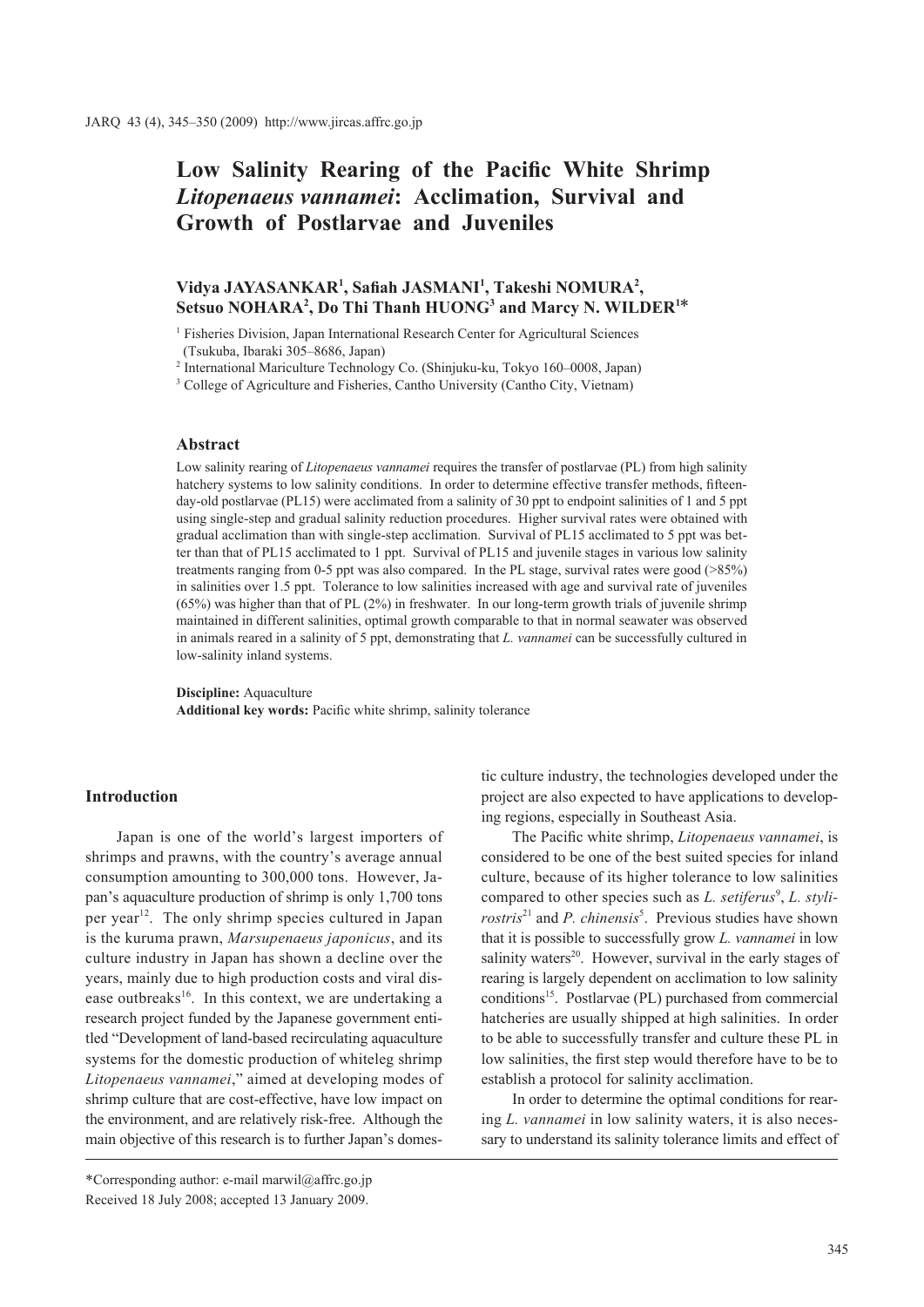V. Jayasankar et al.

age on low-salinity survival. Salinity tolerance has been shown to vary with age of shrimp in a number of penaeid species including *L. vannamei*<sup>6</sup>, *M. japonicus<sup>4</sup>*, *L. setifer* $us^{18}$ , and *L. stylirostris*<sup>21</sup>. Although penaeid species exhibit tolerance to a wide range of salinities, this does not imply that animals can grow well at all the salinities. Moreover, ionic composition of water, and calcium, potassium and magnesium ions in particular have been shown to be more important than salinity itself in low-salinity aquaculture<sup>6</sup>. It is therefore also necessary to understand the influence of salinity and hardness on growth and survival.

This paper summarizes work that we carried out to a) develop a suitable acclimation procedure for *L. vannamei* PL for use in our Indoor Shrimp Production System (ISPS) developed by IMT Co. and operated by Yukiguni Suisan Co. at Myoko, Niigata, b) determine the interaction between age of postlarvae and ambient salinity, and c) identify the optimum low salinity for grow-out of shrimp.

# **Materials and methods**

The experimental animals, specific pathogen-free (SPF) *L. vannamei* postlarvae (PL), were obtained from a commercial hatchery, Molokai Seafarms in Hawaii. Freshwater mixed with artificial sea salts (SeaLife, Marine Technology Pvt. Ltd., Japan) was used to make up salt concentrations of the artificial seawater (ASW) used in our experiments. Animals were maintained in closed recirculating tanks with constant aeration and fed once a day with crumbled commercial shrimp feed (Higashi Maru, Japan; 48% protein). Water temperature in the experimental tanks was set at 28°C. Three separate sets of experiments were carried out.

## **1. Acclimation rate**

The first set of experiments was conducted to determine the effects of rate of salinity reduction from 30 ppt to two low salinity endpoints, 5 ppt and 1 ppt on PL survival.

In the first trial, fifteen-day-old postlarvae (PL15) were subjected to fast acclimation in a single step from 30 ppt to 5 ppt and 1 ppt, respectively. Fifty postlarvae stocked for one week at 30 ppt were transferred in three replicates to 45 L rectangular glass tanks containing 1 L artificial seawater (ASW) at 30 ppt, and 29 L of freshwater was added in a single step to obtain an endpoint salinity of 1 ppt. In the case of single-step acclimation to 5 ppt, animals were transferred to 4.25 L of ASW at 30 ppt and 20.8 L of freshwater was added to obtain an endpoint salinity of 5 ppt.

In the second trial, PL were gradually acclimated to salinities of 5 ppt and 1 ppt over a period of 1, 3 and 7 days, respectively. For gradual acclimation to 1 ppt, 100 PL at stage 15 were transferred from a salinity of 30 ppt to 60 L glass tanks containing 1.71 L of ASW at 30 ppt. Salinity was reduced to 1 ppt in a final volume of 50 L by the addition of equal volumes of freshwater 3-4 times a day over a 1, 3 or 7-day period. For gradual acclimation to 5 ppt, 100 PL were transferred to 60 L tanks containing 8.3 L of ASW at 30 ppt, and salinity was reduced to 5 ppt in a final volume of 50 L by 3-4 additions of freshwater each day for 1, 3 or 7 days.

Surviving shrimp in each tank were counted 48 h after completion of acclimation, and survival rate for each treatment was calculated. Results were statistically analyzed using analysis of variance (ANOVA) to determine significant differences in survival between treatments.

# **2. Low salinity tolerance**

The second set of experiments was performed to determine the lowest levels of salinity that animals could tolerate without acclimation at the late postlarval (PL20) and juvenile stages. For each trial, 50 twenty-day-old postlarvae (PL20; average body weight 0.02 g) or juveniles (average body weight 1.0 g) were directly transferred from 30 ppt to 12 L tanks containing ASW of 0, 0.5, 0.75, 1.5, 2, and 5 ppt salinities, respectively, in replicates of three. Animals were maintained at 28°C with gentle aeration for 10 days. Surviving animals in each treatment were counted at the end of the experiment and survival rates were compared. Significant differences among treatments were assessed using one-way ANOVA.

# **3. Long-term growth**

The third set of experiments was undertaken to study long-term growth of PL/juvenile shrimp maintained for 12 weeks at low salinities but with hardness levels adjusted, and to compare these results to growth in normal seawater. The purpose of this experiment was to determine whether the current low salinity and high hardness system in use in the ISPS facility can achieve optimum growth of shrimp, and to determine if salinity and hardness levels can be reduced further without affecting growth rates. Hardness levels for each treatment were adjusted by adding appropriate amounts of  $MgCl<sub>2</sub>$ , CaCl<sub>2</sub> and NaHCO<sub>3</sub> to ASW. Treatments were as follows: 1) 30 ppt, 6,600 ppm hardness (normal salinity and normal hardness); 2) 5 ppt, 1,400 ppm (ISPS pool water; low salinity and high hardness, containing 2,000 mg L<sup>-1</sup> MgCl<sub>2</sub> and 395 mg L<sup>-1</sup> CaCl<sub>2</sub>); 3) 2 ppt, 1,300 ppm (low salinity and high hardness, containing 2,000 mg L<sup>-1</sup> MgCl<sub>2</sub> and 395 mg L<sup>-1</sup> CaCl<sub>2</sub>); and 4) 1.5 ppt, 450 ppm (low salinity and low hardness, containing 667 mg  $L^{-1}$  MgCl<sub>2</sub> and 132 mg  $L^{-1}$  CaCl<sub>2</sub>). At the onset of the trial, 100 PL (mean initial weight 0.014 g) stocked at 5 ppt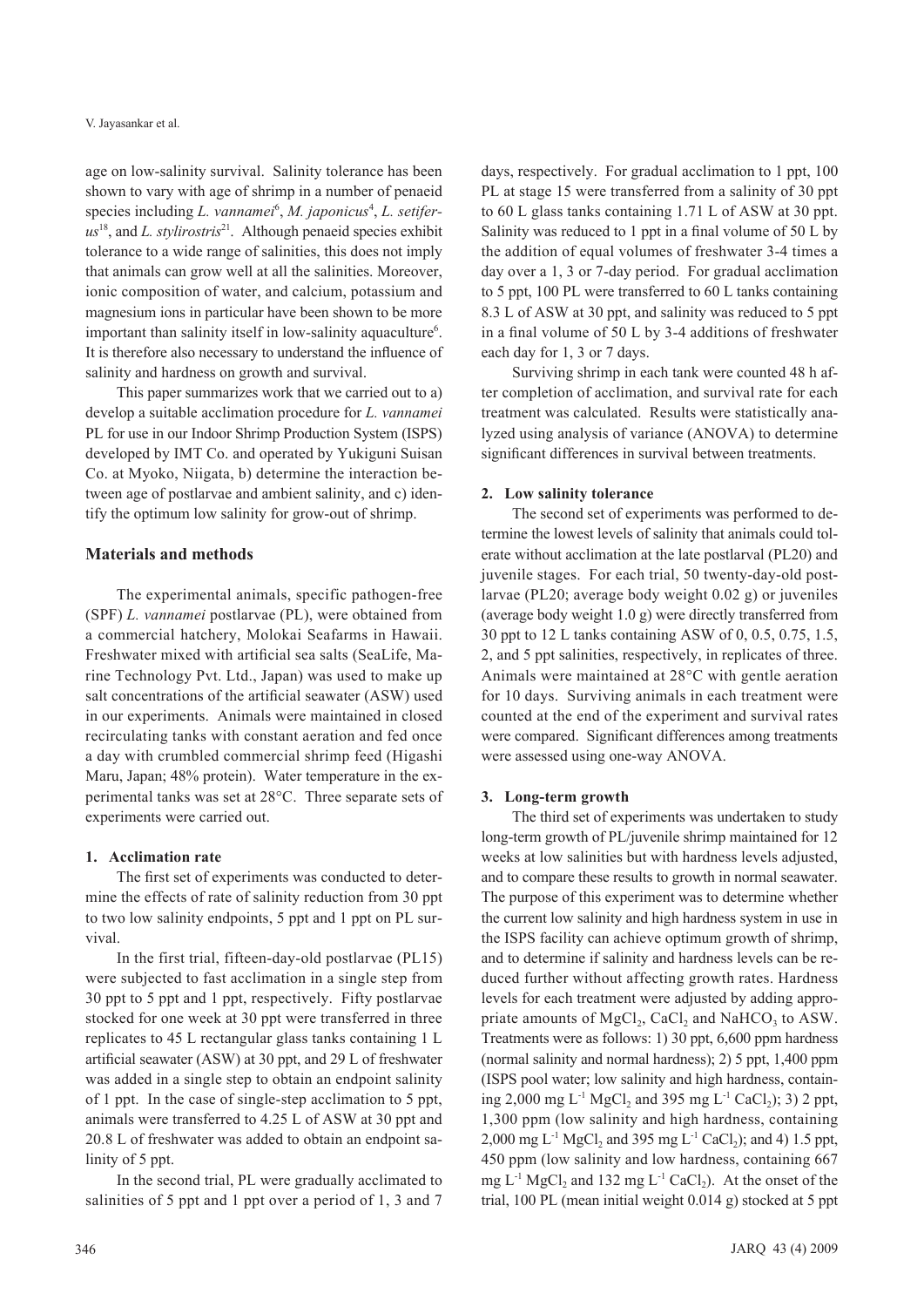for one week after gradual acclimation were weighed and transferred to four recirculating systems consisting of four 60 L tanks filled with ASW at the salinities and hardness levels to be tested. Body weights and lengths of shrimp in each tank were recorded at 4-week intervals.

Results were analyzed using analysis of variance (ANOVA) and Tukey's test to determine significant differences in growth under the different experimental conditions.

## **Results**

#### **1. Acclimation rate**

Survival of PL15 acclimated to 5 ppt was significantly higher than that of PL15 acclimated to 1 ppt at all the acclimation rates tested. Moreover, survival rates were higher following gradual acclimation compared to singlestep acclimation (Fig. 1). In single-step salinity reduction, the survival rate of PL acclimated to 5 ppt (53%) was significantly higher than that of PL acclimated to 1 ppt (16%; ANOVA:  $F_{14} = 22.67$ ,  $p < 0.01$ ). Postlarvae acclimated to 5 ppt in 1 day showed significantly higher survival (94%) than PL acclimated to 1 ppt in 1 day  $(63\%; ANOVA:  $F_{14}$$  $= 21.14$ ,  $p < 0.05$ ). Thereafter, in PL acclimated to 5 ppt, survival after 3- and 7-day acclimation was the same as that after 1-day acclimation, being nearly 96% (Fig. 1). However, for 1 ppt acclimation, survival rates increased with increasing time of acclimation, but it took 7 days of acclimation to attain a survival rate of 80% (Fig. 1). This shows that acclimation to very low salinities can be achieved, but requires longer times than does acclimation to moderately low salinities.

## **2. Low salinity tolerance**

Survival rates of PL20 and juveniles in different low salinities are shown in Fig. 2. The average survival rate of PL20 transferred to salinities of 1.5 ppt and above were seen to be high  $($  > 85%), whereas survival in salinities of 0.75 ppt and 0.5 ppt was significantly lower at 47% and 29% (ANOVA:  $F_{5,12} = 63.28$ ,  $p < 0.001$ ), respectively. Survival rate in freshwater was only 2%. T Tolerance to lower salinities was seen to increase with age, with juvenile shrimp exhibiting significantly higher survival in 0.75 ppt (93%; ANOVA: *F*1,4 = 96.67, *p* < 0.001), 0.5 ppt (77%; ANOVA:  $F_{1,4} = 28.84, p < 0.01$ ) and 0 ppt (65%; ANOVA:  $F_{14} = 114.49, p \le 0.001$ .

#### **3. Long-term growth**

In the long-term growth experiment, growth as evidenced by increase in body weight and body length of animals maintained in normal seawater (30 ppt, 6,600 ppm) and in ISPS pool water (5 ppt, 1,400 ppm) increased significantly over the 12-week trial period, compared to animals maintained in low salinity, high hardness (2 ppt, 1,300 ppm) and low salinity, low hardness (1.5 ppt, 450 ppm) treatments (Figs. 3a, b). Survival rates of the animals at the end of the trial were 86%, 96%, 46%, and 45% respectively, in normal seawater, ISPS pool water, low salinity and low hardness, and low salinity and high hardness treatments. Animals in the seawater and ISPS pool





All data are presented as the mean  $\pm$  SE. Significant differences at *p*<0.05, *p*<0.01 and  $p$ <0.001 are indicated as \*, \*\* and\*\*\*, respectively; ns indicates no significant difference. 1ppt**,** 5ppt



**Fig. 2. Survival rates of** *Litopenaeus vannamei* **postlarvae and juveniles exposed to various low salinities without acclimation** 

All data are presented as the mean  $\pm$  SE. Significant differences at  $p < 0.01$  and  $p < 0.001$  are indicated as \*\* and \*\*\*, respectively; ns indicates no significant difference. **Ex PL20, □ Juvenile**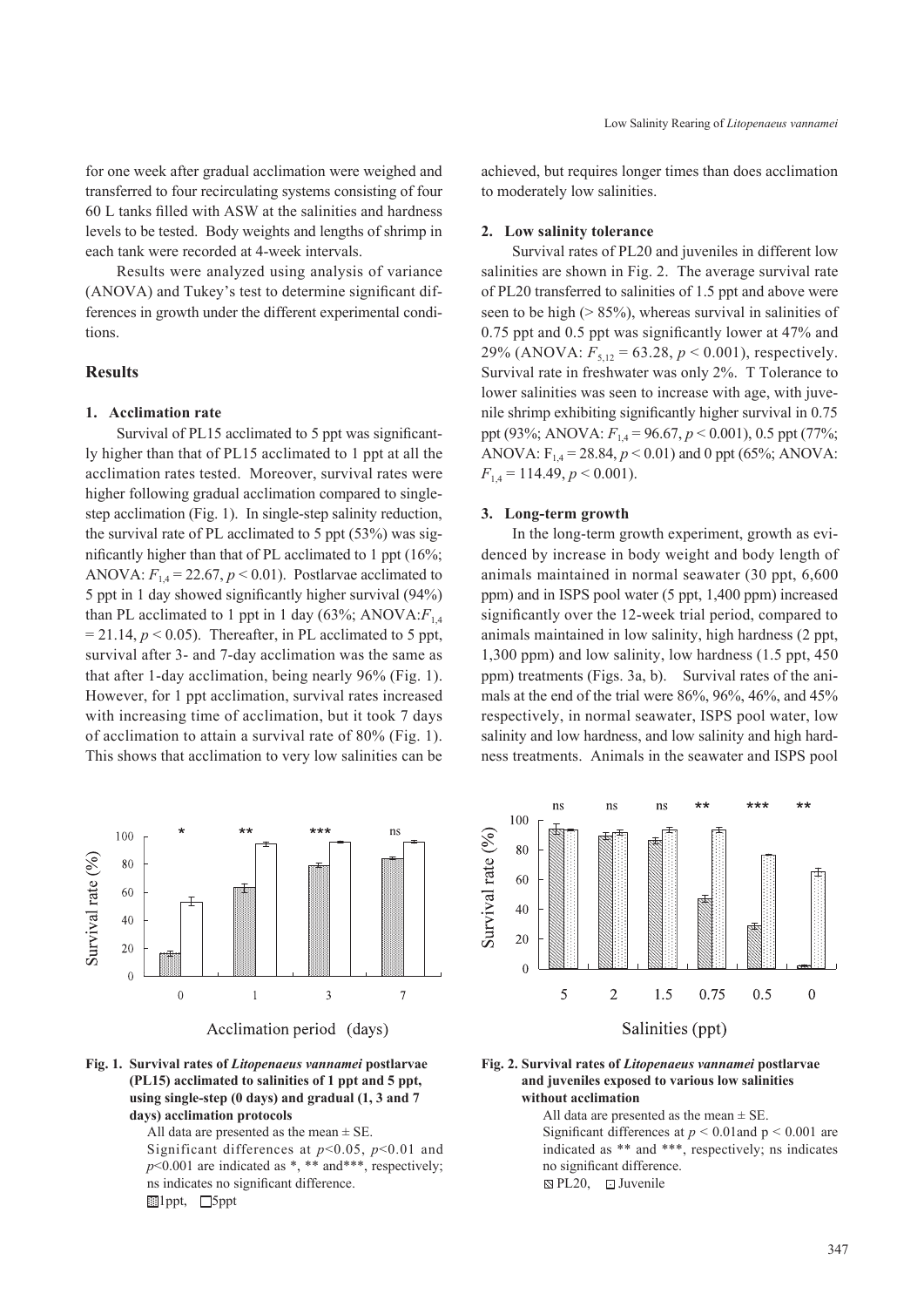

**Fig. 3. Increase in (a) body weight and (b) body length, of** *Litopenaeus vannamei* **(starting at 0.014 g) reared in different salinities and hardness levels for three months** 

All data are presented as the mean  $\pm$  SE. Significant differences at  $(p<0.05)$  using Tukey's method are indicated by differing letters.

water treatments showed higher growth rates in terms of both body weight and length over the 3-month period. Further, in the latter phase, growth of animals in normal seawater and ISPS pool water was markedly higher than that of animals in the lower salinities. This indicates that *L. vannamei* culture in salinities lowered down to 5 ppt can achieve equivalent results as in seawater, as long as hardness is adjusted to appropriately high levels.

### **Discussion**

*L. vannamei* postlarvae could be acclimated to a salinity of 5 ppt with a survival rate of nearly 100% using gradual acclimation procedures. The effects of endpoint salinity and acclimation rate on survival of *L. vannamei* PL were clearly demonstrated in the present study. PL 15 acclimated to an endpoint salinity of 5 ppt showed higher survival than those acclimated to 1 ppt, with gradual acclimation procedures producing significantly better results than single-step acclimation. Lengthening of acclimation time was observed to lead to increased survival in 1 ppt. This is in accordance with the findings of McGraw and Scarpa<sup>14</sup> who reported increased survival of PL15 following a 72-h acclimation period to 1 ppt. Van Wyk et al.<sup>22</sup> have also demonstrated higher survival with extended acclimation periods at low salinities in *L. vannamei*. Abrupt transfer of *F. indicus* postlarvae from 30 ppt to 5 and 10 ppt without acclimation has been shown to cause mass mortalities<sup>10</sup>. Extended acclimation times are thought to better facilitate the equalization of ions between the shrimp hemolymph and the surrounding environment, thereby reducing osmoregulatory stress in the animal and leading to increased survival<sup>14</sup>. Although prolonged acclimation times can achieve increased survival in lower salinities, it is necessary to be able to acclimate PL to low salinities in the minimum time possible, for purposes of reducing costs. The results of our study indicate that an acclimation period of one day is sufficient for animals to be successfully acclimated to a salinity of 5 ppt; however, since longer acclimation times have been known to reduce osmoregulatory stress, an acclimation period of about 5 days was considered optimal to acclimate animals to a salinity of 5 ppt for grow-out in our ISPS system.

Our experiments on the effect of low salinity challenge on survival of *L. vannamei* at the PL and juvenile stages confirmed that both age and salinity significantly affected survival; survival rates increased as PL age increased and declined as salinity decreased. Juveniles could tolerate much lower salinities than PL. Similar results were also observed by Laramore et al. $<sup>11</sup>$  in the same spe-</sup> cies. They reported better survival of juveniles in salinities of 2 ppt and 0 ppt, compared to postlarvae. Other studies in *L. vannamei*<sup>20</sup>, and other penaeid species such as *M*. *japonicus*<sup>4</sup> , *P. indicus*10 and *L. setiferus*18 have also shown that salinity tolerance increases with PL age. Increased survival seen at the juvenile stages suggests that by this stage *L. vannamei* develops increased osmoregulatory capacity as has been reported for other decapod crustaceans<sup>4</sup>. PL size has been indicated to be indirectly correlated to a larger gill area, which in turn is thought to represent a better osmoregulatory capacity<sup>1</sup>. From the results of our study, although PL20 could tolerate salinities as low as 2 ppt, highest survival of nearly 95% was achieved at 5 ppt, showing that it would be preferable to keep endpoint salinity at not less than 5 ppt in the ISPS system, in order to achieve maximum survival rates.

Our 12-week experimental trial on survival and growth of *L. vannamei* juveniles in low salinities showed that higher growth rates could be obtained at 5 ppt, 1,400 ppm as compared to 2 ppt, 1,300 ppm and 1.5 ppt, 450 ppm. There have been a few other studies on long-term growth and survival of this species in low salinities<sup>3,11,14,17</sup>, but there are no reports on the effects of varying hardness levels in low salinity waters. However, some earlier stud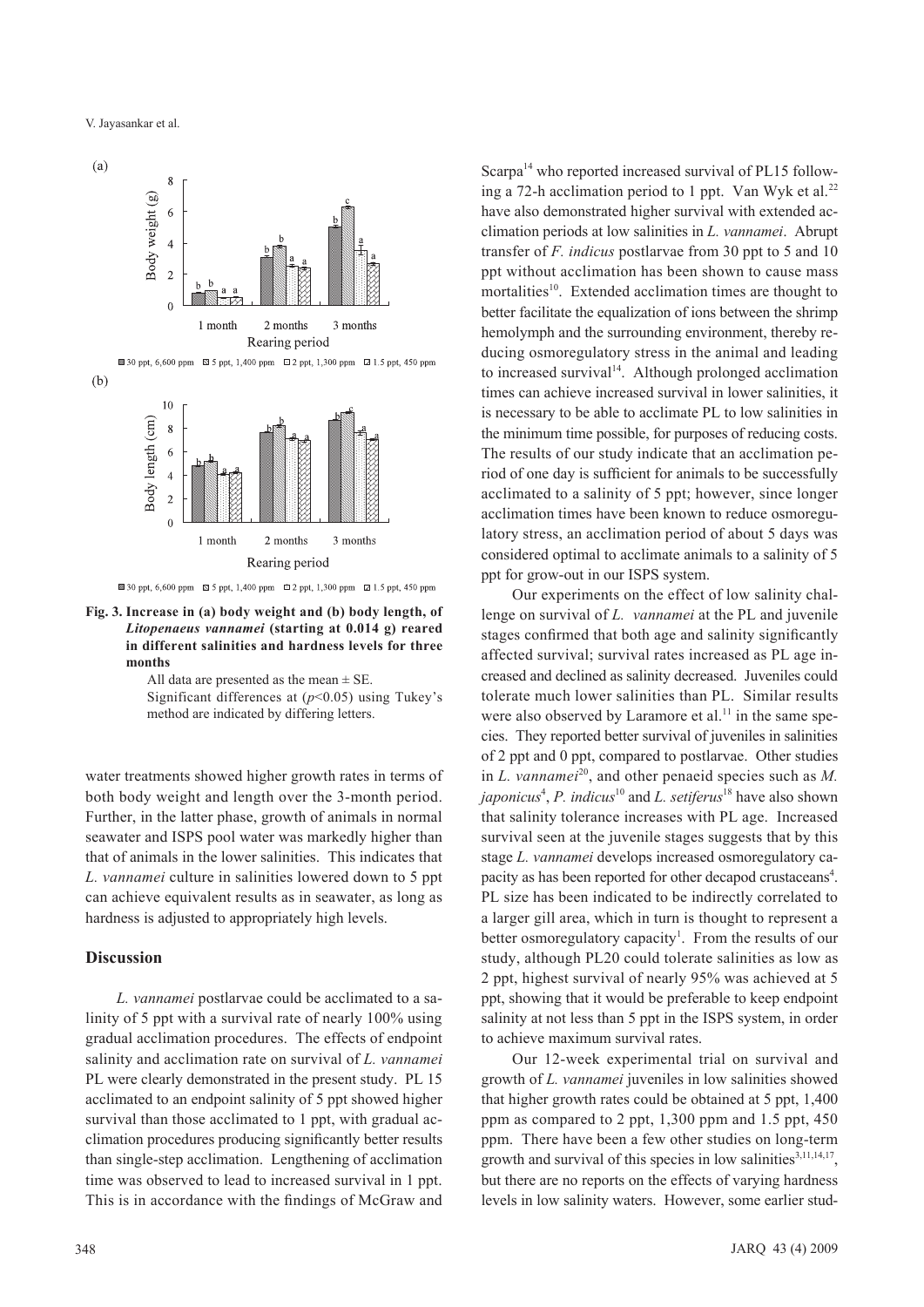ies have shown the importance of ions, especially  $Mg^{2+}$ and K+ in successful rearing of *L. vannamei* in low salinity waters<sup>7,19</sup>. PL reared in low salinity well water at 4 ppt, supplemented with KCl and MgCl<sub>2</sub> was reported to show higher survival than animals reared in low salinity water without mineral supplements<sup>7</sup>. These results are in accordance with the results of our study, which also showed higher survival and growth rates in ISPS pool water (5 ppt, 1,400 ppm) containing higher levels of  $Mg^{2+}$  and K<sup>+</sup>. Laramore et al.<sup>11</sup> reported that size and salinity significantly affected growth in *L. vannamei*, and found growth at 2 ppt to be significantly lower than that at 30 ppt at the end of one month. However, they did not observe any significant differences in growth between 4 ppt and 30 ppt. In contrast to our results, Samocha et al.<sup>14</sup> did not observe any difference in growth rates between animals maintained in 2 ppt and 4 ppt, although they did not compare growth in low salinities with that in 30 ppt. Similar to the results obtained in the present study, other studies on postlarvae and juveniles $2,3$ have also shown that growth of *L. vannamei* is slower at high salinity. This phenomenon has been attributed to the fact that in their natural habitat *L. vannamei* juveniles live in low-salinity lagoons for 6-12 weeks before returning to oceanic waters<sup>8</sup>. A salinity preference study conducted on *L. vannamei* postlarvae by Mair<sup>13</sup> has also shown that they exhibit a strong preference for low salinity waters of 1-8 ppt. The results of the present study showed that culture of shrimp at a salinity of 5 ppt, with hardness increased to higher levels could yield growth rates comparable to, or even higher than that in normal seawater.

In conclusion, our study provided important information for adapting *L. vannamei* to culture in our indoor shrimp production system. The results obtained in this study have been successfully applied to acclimate and grow *L. vannamei* to marketable size at low salinities for the first time in Japan.

#### **Acknowledgments**

This work was supported by the Research and Development Program for New Bio-industry Initiatives of Bio-Oriented Technology Research Advancement Institution (BRAIN) of Japan.

#### **References**

- 1. Alvarez, A. L. et al. (2004) Salinity stress test as a predictor of survival during growout in Pacific white shrimp (*Litopenaeus vannamei*). *Aquaculture*, **237**, 237–249.
- 2. Bray, W. A. & Lawrence, A. L. (1993) The effect of four substrates on growth and survival of *Penaeus vannamei*, at two salinities. *Ciencias Marinas*, **19**, 229–244.
- 3. Bray, W. A., Lawrence, A. L. & Leung-Trujillo, J. R. (1994)

The effect of salinity on growth and survival of *Penaeus vannamei*, with observations on the interaction of IHHN virus and salinity. *Aquaculture*, **122**, 133–146.

- 4. Charmantier, G. et al. (1988) Ontogeny of osmoregulation and salinity tolerance in two decapod crustaceans: *Homarus americanus* and *Penaeus japonicus. Biol. Bull*., **175**, 102–110.
- 5. Chen, J. C. et al. (1996) Survival, growth and intermolt period of juvenile *Penaeus chinensis* (Osbeck) reared at different combinations of salinity and temperature. *J. Exp. Mar. Biol. Ecol*., **204**, 169–178.
- 6. Davis, D. A., Samocha, T. M. & Boyd, C. E. (2004) Acclimating Pacific white shrimp, *Litopenaeus vannamei* to inland, low-salinity waters. *SRAC Publ*. 2601, June.
- 7. Davis, D. A. et al. (2005) Effects of potassium, magnesium and age on growth and survival of *Litopenaeus vannamei* post-larvae reared in inland low salinity well waters in West Alabama. *J. World Aquacult. Soc*., **36**, 416–419.
- 8. Edwards, R. R. C. (1978) The fishery and fisheries biology of penaeid shrimp on the Pacific coast of Mexico. *Oceanogr. Mar. Biol. Annu. Rev*., **16**, 145–180.
- 9. Keiser, R. K. & Aldrich, D. V. (1976) Salinity preference of postlarval brown and white shrimp (*Penaeus aztecus* and *P. setiferus*) in gradient tanks. *Dept. Wildlife Fisheries Science Publications*, **208**, 1–260.
- 10. Kumlu, M. & Jones, D. A. (1995) Salinity tolerance of hatchery-reared postlarvae of *Penaeus indicus* H. Milne Edwards originating from India. *Aquaculture*, **130**, 287– 296.
- 11. Laramore, S., Laramore, C. R. & Scarpa, J. (2001) Effect of low salinity on growth and survival of postlarvae and juvenile *Litopenaeus vannamei*. *J. World Aquacult. Soc*., **32**, 385–392.
- 12. MAFF (2008) Fisheries/Aquaculture statistics database. Available online at http://www.maff.go.jp/j/tokei/index. html.
- 13. Mair, J. McD. (1980) Salinity and water-type preferences of four species of postlarval shrimp (Penaeus) from west Mexico. *J. Exp. Mar. Biol. Ecol*., **45**, 69–82.
- 14. McGraw, W. J. & Scarpa, J. (2004) Mortality of freshwater-acclimated *Litopenaeus vannamei* associated with acclimation rate, habituation period, and ionic challenge. *Aquaculture*, **236**, 285–296.
- 15. McGraw, W. J. et al. (2002) Acclimation of *Litopenaeus vannamei* postlarvae to low salinity: influence of age, salinity endpoint and rate of salinity reduction. *J. World Aquacult. Soc.*, **33**, 78–84.
- 16. Momoyama, K. & Muroga, K. (2005). Diseases of cultured kuruma shrimp in Japan: a review. *Gyobyo kenkyu* (*Fish Pathol*.), **40**, 1–14 [In Japanese with English summary].
- 17. Ogle, J. T., Beaugez, K. & Lotz, J. M. (1992) Effects of salinity on survival and growth of postlarval *Penaeus vannamei*. *Gulf Res. Reps*., **8**, 415–421.
- 18. Rosas, C. L. et al. (1999) Effect of salinity on survival, growth and oxygen consumption of postlarvae (PL10– PL21) of *Litopenaeus setiferus*. *J. Crust. Biol*., **19**, 244– 251.
- 19. Roy, L. A. et al. (2007) Effects of varying levels of aqueous potassium and magnesium on survival, growth and respiration of the Pacific white shrimp, *Litopenaeus vannamei*, reared in low salinity waters. *Aquaculture*, **262**, 461–469.